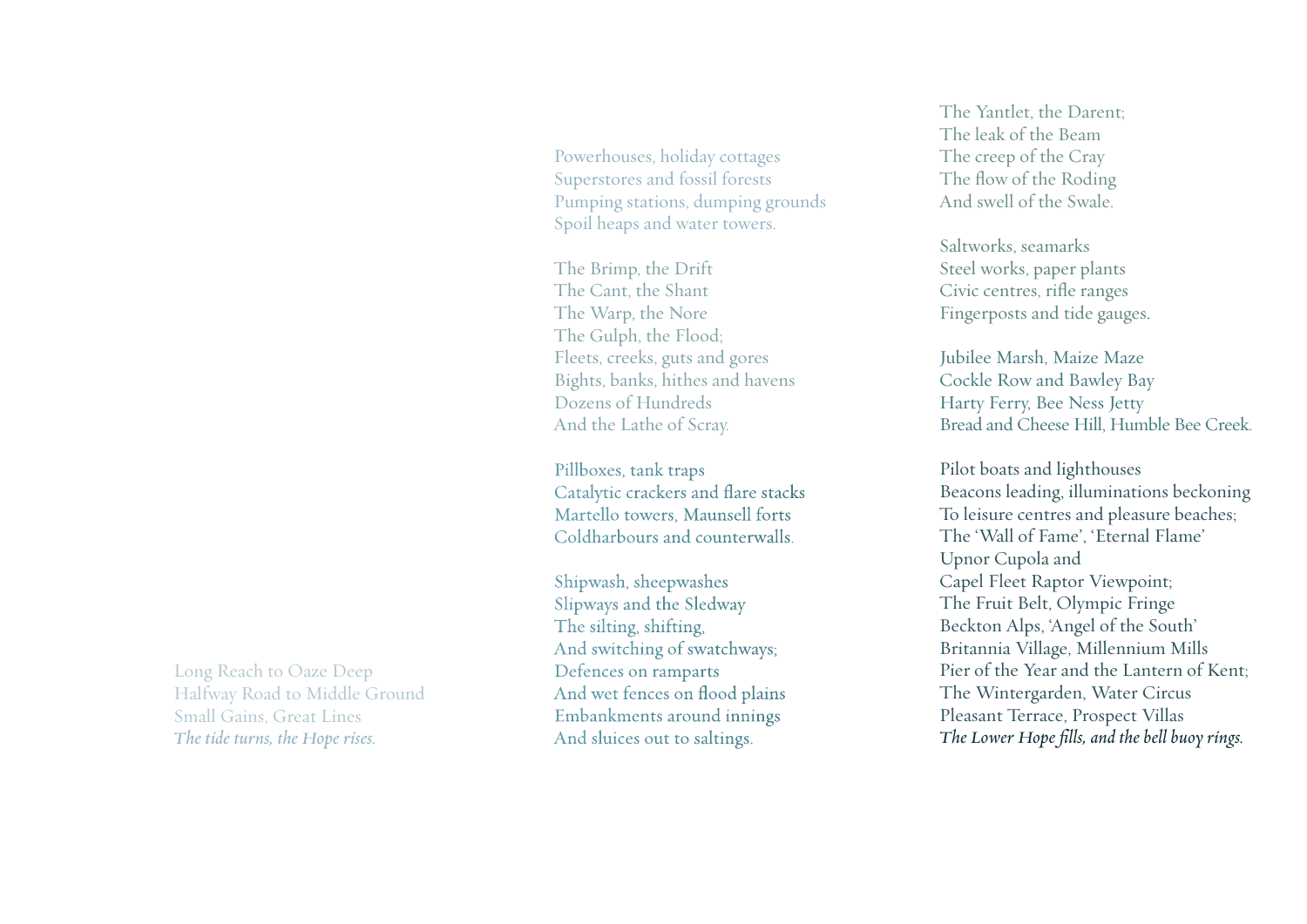Landing stages, travelling gantries Fairways, conveyers Causeways and crossings; Fastrack at Dartford An influx to Ebbsfleet Mulberry Harbour barges And the Kentish Flats Wind Farm; Paraffin Station, Telegraph Hill Cnuts Canal and the Knock John Channel Rhino Ramps, and pilot pick-up points At the Spit, Sunk and Warp The East Atlantic migratory flyway And the Greenway Over the Northern Outfall; Lines of pylons, lengths of promenades Substations and interchanges But no runway on the Broomway And no mast upon St Margarets No road to Shade House No way through Stray Marshes.

Ant hills, tank farms Boatyards and yacht clubs Workshops, business parks Builders' centres and breakers' yards. Projections of spits And estuarine bluffs Ballast pits and mussel beds Mudpans and gutters; Great Crested Newts in bomb crater ponds And natural habitats in gravel extractions Chalk quarries, clay basins Abandoned forts and empty batteries.

A great cascade of wave-breaking blocks Warning buoys of riverbed wrecks A flood barrier footing on Fobbing Horse And high rise flats on submarine berths.

Pudding Pan, Shivering Sand Kentish Knock, Poynter's Point London Loop and Lappel Bank; Mucking Bight, Dagenham Breach Grays Gorge, Gog's Berth Bugsby's Reach and Harry's Bench.

Drainage channels, mud runnels Irrigation ditches and buffer strips Curtain walling, shingle ridging Rickety jetties and smugglers' tunnels.

Scrapsgate, Mudchute Hook Spit, Knob Gat Sunk Head, Skull Site Dung Wharf, Tongue Sand; Great Shellbanks and the Shingles shoals Knock, Knock at the Ness 'Bang, bang' by the boom: Gunnery practice At the Shoebury sandbanks.

The Dartford Tunnel, the Barking Barrier Ingress Abbey, Fort Borstal Devil's Elbow or Cupid's Corner; Detention centres, self-storage Demolition sites and memorial halls Isolation hospitals, visitor centres Interpretation boards and danger areas; Bunkers, bird hides Barracks and caravan sites Welcome halls to shopping malls But no-one's allowed On New England Island.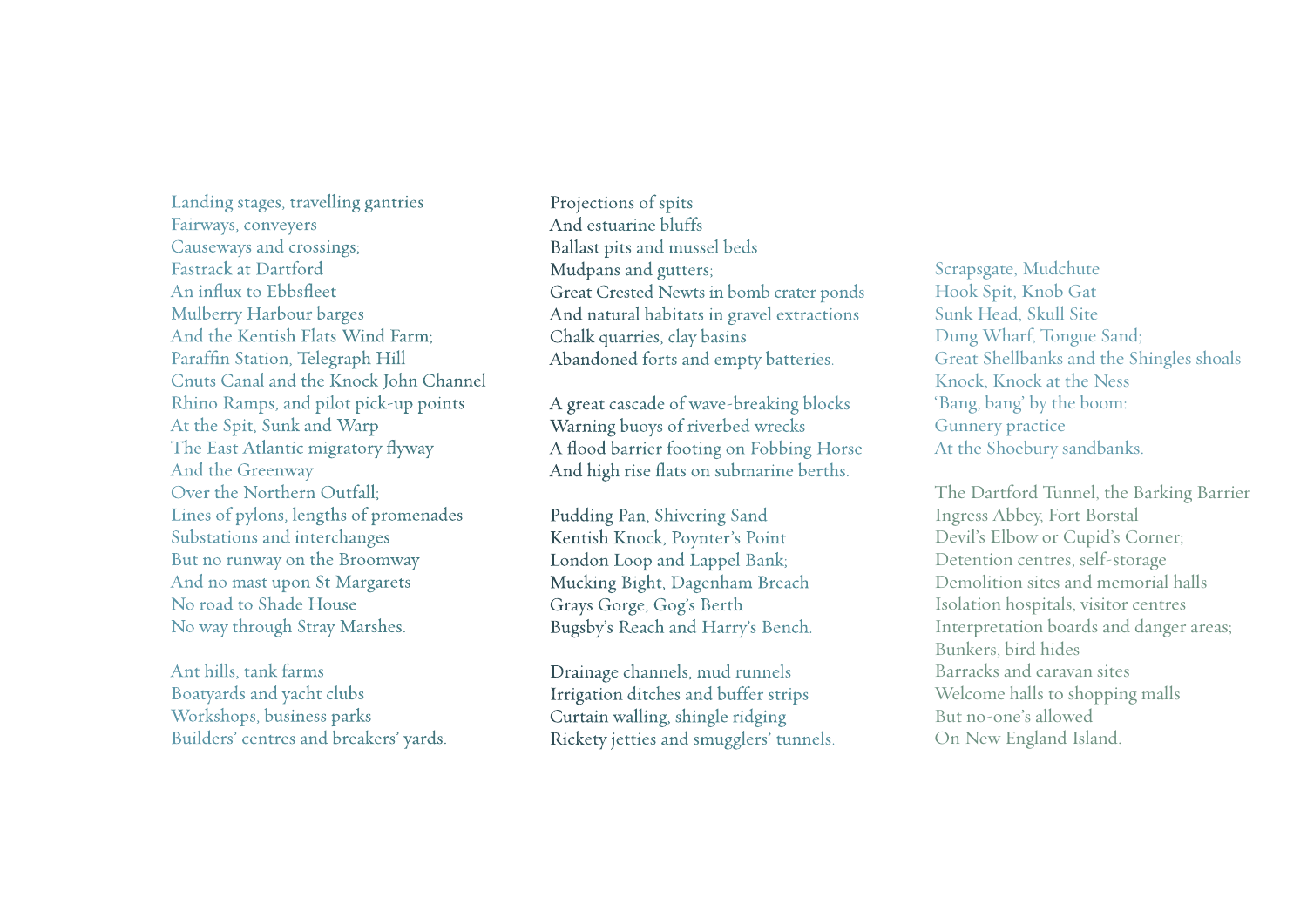Clark's Hard, Clock Bank Crow Stone, Sunk Sand Black Stakes, Rat's Bay Slag Slope and Wallop Stone; The half-blocked Bull Nose And a hulk at Horrid Hill Bedlams Bottom mudflats by Bobbing And Parting Gut Breaking off towards Fobbing.

Rough grazing, live firing Environment Agency obligatory signage Of slippery surfaces, Sudden drops, and strong currents Warnings of cross winds to Sheppey And listings of losses at Great Lines; A strong ripple noted at Drill Stone *And a broken beacon, at the Point of Lower Hope.*

Navigating the Guzzard Evading the Girdler, The Gabbards and Galloper; Shallow soundings Grounds for founderings And to the Goodwin Sands, A bad wind sends.

Breakneck Hill, Spitend Hide Slayhills Marsh, Slaughterhouse Point Hangmans Wood and Deadmans Island; *There's lulls in levels as the Lower Hope falls* From Hole Haven, Hidden Pool to Hollowshore And nothing to drink, Now the Tidal Basin Tavern is dry.